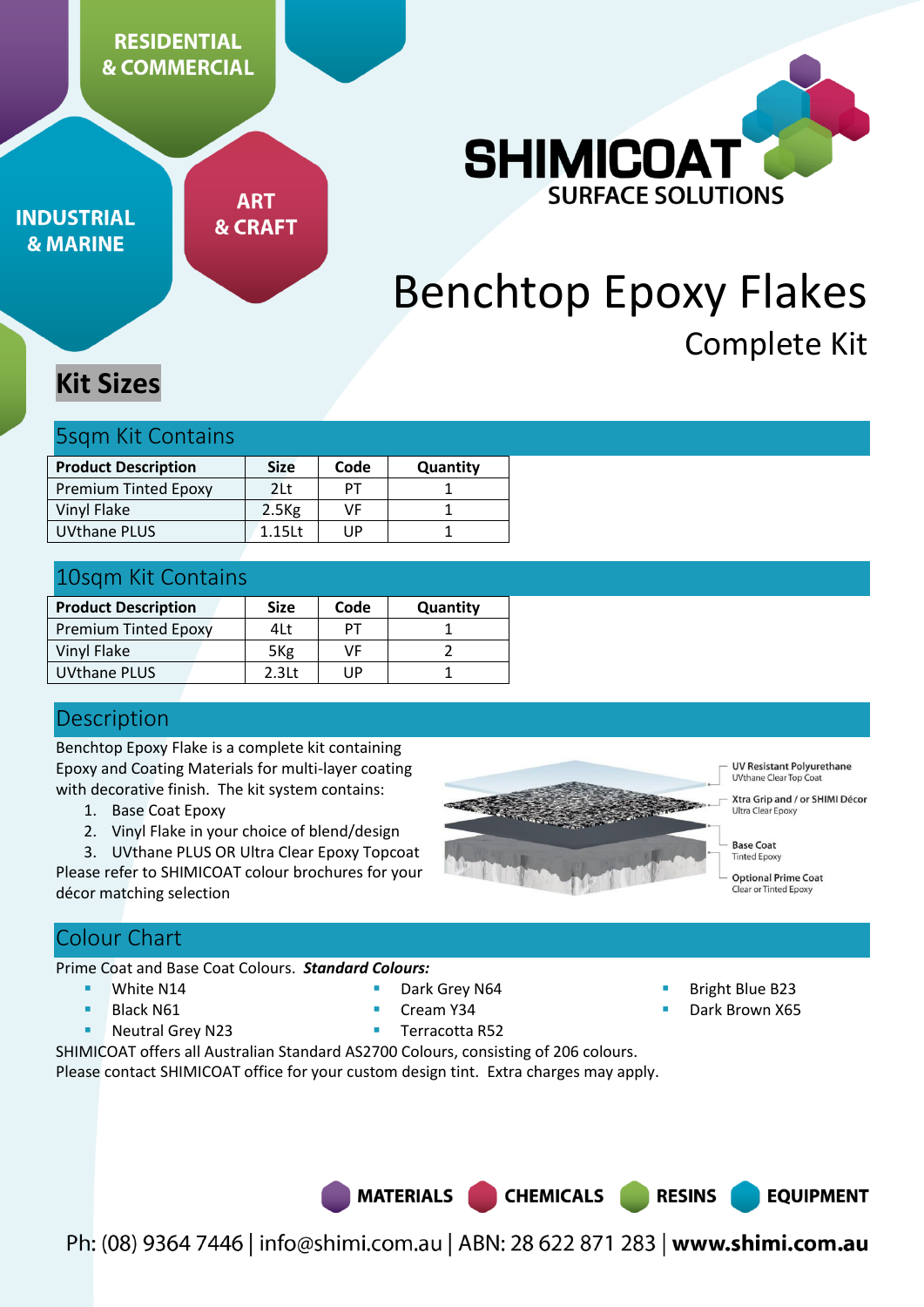

# Flake Colours & Blended Designs

SHIMICOAT offers flakes in three design pattern and styles:

#### **Blended Flakes:**

- Domino Orbit
- **Outback** 
	- Tidal Wave

#### **Hybrid Flakes:**

- Jawbreaker Juneau
- **Marble Flakes:** 
	-

#### **Glitter Accented Flakes: 3% Holographic Glitters**

- Domino Glitter
- Orbit Glitter
- Outback Glitter
- 
- 
- Tidal Wave Glitter
- 
- 
- Nightfall Gravel
- Creekbed
	- Hog
- 

**RESINS** 

**EQUIPMENT** 

- Creekbed Glitter
- Hog Glitter
- **Basalt Glitter Schist Glitter Schist Glitter Pumice Glitter Pumice Glitter**

Basecoat colour may have an effect on the shade of flake floor finished surface. Darker Basecoat may make the surface darker flake finish and lighter may assist the appearance of flake floor finish surface to be lighter. If you like any colour that we may not show on our website or colour chart, simply provide us with something to match and we will produce any blend from any combination of coloured Flakes to your desire.

# Coverage

Each kit covers the specified concrete surface.

Please consider extra kit of Premium Tinted Epoxy for substandard and damaged concrete surfaces.

Partial Broadcast: One box of Flake (5Kg) per standard double garage (36sqm)

Full Broadcast: One box of Flake (5Kg) per 10sqm (0.5Kg/sqm)

Typical broadcast is any quantity up to 0.5Kg/sqm (Dosage may increase or decrease to your desired density).

# Applications

Roller, Brush or Squeegee.

# Dry Time at 25°C

| <b>Parameter</b>    | <b>Premium Tinted Epoxy (Basecoat)</b>   | <b>UVthane or UVthane PLUS(Topcoat)</b>  |  |
|---------------------|------------------------------------------|------------------------------------------|--|
| Pot Life:           | 45 minutes at 25°C                       | 45 minutes at 25°C                       |  |
| <b>Tack Free:</b>   | 2-3 hours                                | 2-3 hours                                |  |
| Thin Film Set:      | 8 Hours (Minimum)                        | 8 Hours (Minimum)                        |  |
|                     | Depending on temperature and humidity    | Depending on temperature and humidity    |  |
| <b>Dry Cured:</b>   | 12-24 hours - Foot Traffic (depending on | 12-24 hours - Foot Traffic (depending on |  |
|                     | temperature and humidity)                | temperature and humidity)                |  |
| <b>Fully Cured:</b> | 7 days (Vehicle Traffic)                 | 7 days (Vehicle Traffic)                 |  |
| <b>Re-Coat:</b>     | Overnight (16Hours)                      | Overnight (16Hours)                      |  |

Multilayer Flooring systems can be installed consecutively. Each coat can be applied soon after thin film set/dry cured and being accessible.

# Clean Up

Thinner & Diluent (Blend of Solvents).

Ph: (08) 9364 7446 | info@shimi.com.au | ABN: 28 622 871 283 | www.shimi.com.au

MATERIALS CHEMICALS

- **Basalt Basalt Basalt Basalt Report** *Schist* **Basalt Pumice Pumice** 
	-
	- Nightfall Glitter
	- Gravel Glitter
	-
	-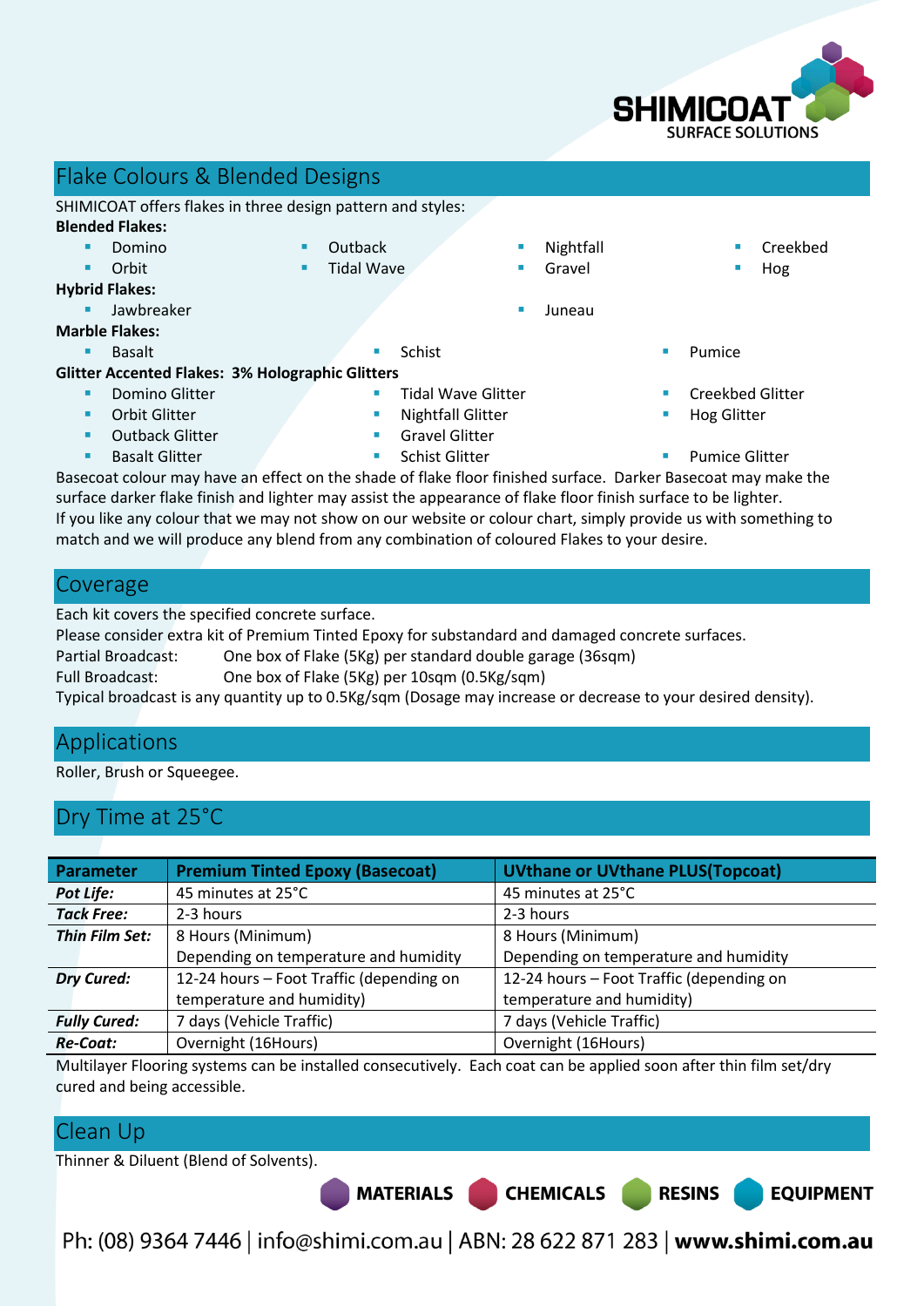

# Preparations

Clean and dry surface. Ensure surface to be coated is free of all dirt, grease, oil, paint, curing agents and other contaminants. Removal of Oil Contamination by degreaser and alkaline cleaning pressure wash Acid-wash to enhanced surface porosity and etch the surface. Ensure moisture free surface. Allow to completely dry, run Dry Test. Place a piece of plastic over a small area, tape the edges and leave for 1 hour. Remove plastic, if there is no moisture on either surface, concrete is sufficiently dry. Ideally, always consider surface grinding and removal of loose materials. Grinding is always advisable prior to application of all Shimicoat Epoxy products, to maximize adhesion. For further information, please refer to SHIMICOAT Instruction for "Surface Preparations".

# Components of the Kit

#### **Multi-Layer Benchtop Epoxy Flake**  *DOMESTIC - COMMERCIAL – INDUSTRIAL*

#### **Basecoat Premium Tinted Epoxy:**

Premium Tinted Epoxy 105PT is an industrial grade epoxy coating material for high performance. The product has various applications due to its excellent mechanical, chemical, electrical and adhesion properties to most substrates. Two components (A & B) comes in tinted, 100% solid epoxy used as basecoat, primer or tinted finish surface, with chemical resistance and durability, ideal for variety of surface coating systems. Premium Tinted Epoxy 105PT is a highquality solvent-less, odorless two component coating system for various



surfaces such as timber, metal, concrete, laminate and stone, providing a tough clear film, high gloss and wet look to protect surface from stains, spills and wear. Premium Tinted Epoxy 105PT has been developed specifically for Australian conditions using the latest epoxy technology. It provides excellent protection against weathering conditions and the splash and spillage of a wide range of chemicals. Premium Tinted Epoxy 105PT provides a highly durable, chalk resistant, wear and chemical resistance surface. High quality epoxy coating system in many colours that is solvent free when used as coating or binder. The surface may be laid as a thin film using roller applicator. The thickness of the coating can be reduced by addition of Diluent. Modern, hygienic, functional and economical surface.

#### **Vinyl Flakes**

SHIMICOAT Flakes also known as "flecks or paint chips" are ideally suitable for Australian climate and are used to enhance all types of residential, commercial, and industrial surfaces, from garages, alfresco and pool areas, utility rooms and basements, to high traffic corridors, restrooms, warehouses, and retail spaces. Flakes composed of vinyl composite, resin materials, inorganic minerals, mica and various pigments. The product is compatible with most coating systems such as Epoxy, Urethanes, Polyurea, Polyaspartic and Acrylate. The product is integrally pigmented and coloured with random in shapes and sizes to provide a natural and pleasant look in many design and appearances to match your décor. When dry, Shimicoat Epoxy creates a seamless membrane, easy to maintain, easy to clean, Slip-Resistant, moisture barrier, resistant to abrasion, impacts and chemicals.

#### **Shimicoat Flakes are:**

- **EXECUSTOM DESIGN TO MATCH ANY DECOT**
- Unlimited custom blending options
- **•** Optimal flexibility and strength
- Colourfast, UV stable pigments
- Hide subsurface imperfection
- Easy to install
- Toughest and Fastest Surface Coating System
- Full or Partial Flake/Chip System with appearance of Granite, Marble or Terrazzo
- Easy to maintain
- Anti-Slip and high abrasion resistant
- Renewable, sanitary and safe

MATERIALS CHEMICALS **RESINS EQUIPMENT**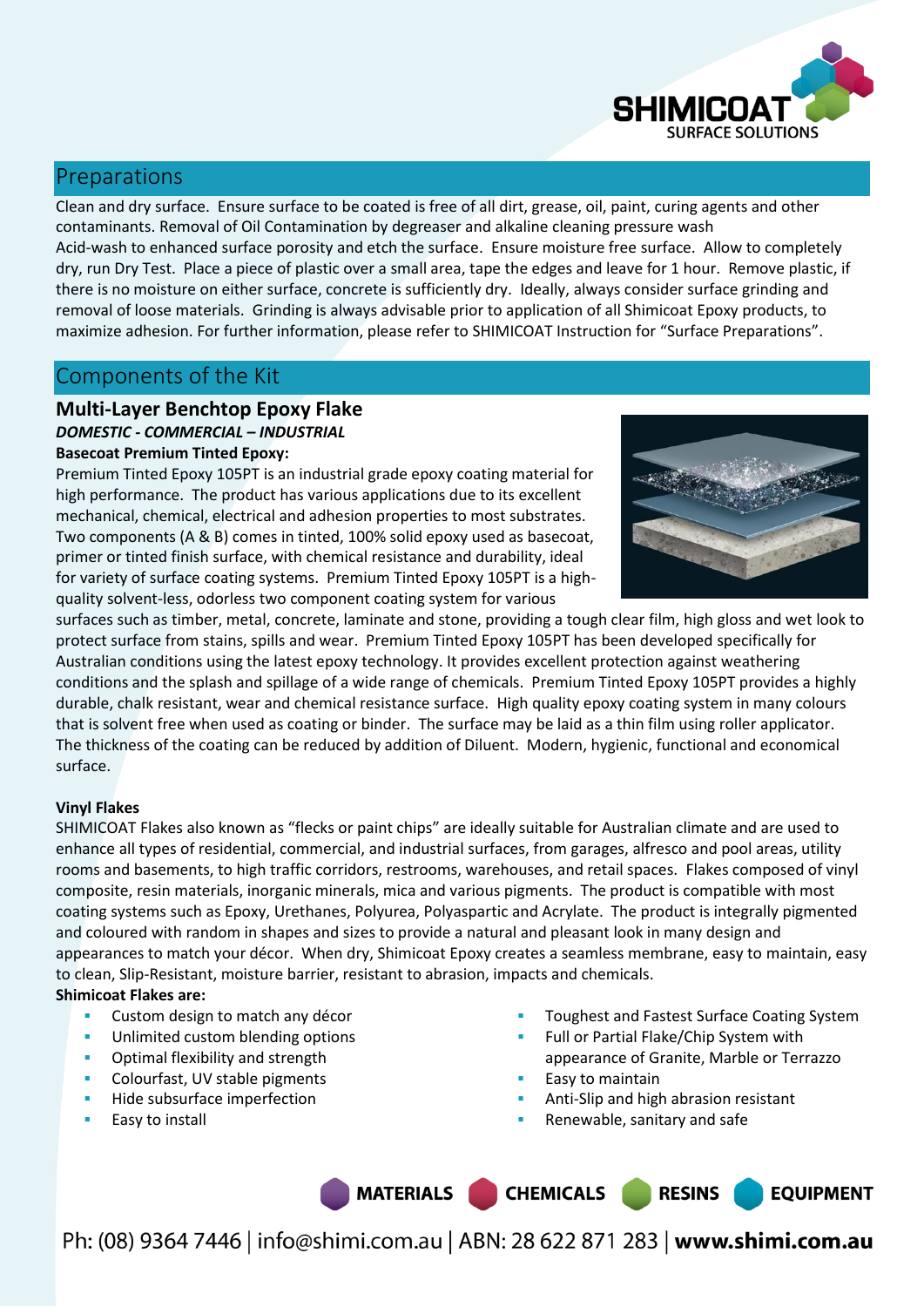

### **Ultra Clear Topcoat Epoxy:**

Ultra Clear EPOXY UC100 is an industrial grade epoxy coating material for high performance surfaces. The product has various applications due to its excellent mechanical, chemical, electrical and adhesion properties to most substrates.

Two components (A & B) comes in clear 100% solid epoxy used as clear topcoat with chemical resistance and durability, ideal for variety of surface coating systems. Ultra Clear EPOXY UC100 is a high-quality solvent-less, odorless two component coating system for variety of surfaces such as wood, metal, laminae, concrete and stone benchtop, providing a tough clear film, high gloss and wet look to protect surface from stains, spills and wear. Ultra Clear EPOXY UC100 has been developed specifically for Australian conditions using the latest epoxy technology. It provides excellent protection against weathering conditions and the splash and spillage of a wide range of chemicals. Ultra Clear EPOXY UC100 provides a highly durable, chalk resistant, wear and chemical resistance surface for benchtop surfaces. High quality topcoat epoxy coating system that is solvent free when used as a clear unpigmented coating or binder. The product can be tinted in all Australian Standard Colours. The surface may be laid as a thin film using roller applicator. The thickness of the coating can be reduced by addition of Diluent. Modern, hygienic, functional and economical surface.

#### **UV Resistant Clear Polyurethane "UVthane":**

SHIMICOAT offers UVthane which is UV resistant Polyurethane Clear coating to be applied over Epoxy surfaces. UVthane Clear is one of SHIMICOAT's innovative products for topcoat applications over Epoxy, Flake, Flake or directon concrete or timber surfaces. The product is a high solid, Non-yellowing high build Two Pack Polyurethane specifically engineered to achieve a smooth, hardwearing surface for Flake Epoxy Coating, textured concrete, masonry, laminate and timber surfaces. It is an ideal choice for use in areas which require an extremely high build, hard protective coating with excellent UV resistance offering clarity and functionality. It produces a high gloss with excellent weathering properties and abrasion resistance. While the main purpose of SHIMICOAT UVthane Clear is to be used as clear topcoat, it can also be tinted in all Australian Standard colours for specialized applications. SHIMICOAT Polyurethane is widely used in marine services where high gloss UV resistant, salt tolerance, hardness and abrasion resistance are required.

Developed by SHIMICOAT R&D department, UVthane Clear is a high-performance resinous surface coating for industrial manufacturing environments, focusing on important properties required for a topcoat protective application.

As an outstanding protection for your valuable business assets, SHIMICOAT Crystal Clear Polyurethane offers all those properties you may require:

- Can be applied as thick as you wish without overheating problem (High Build Clear Resin)
- UV Resistant, so can be applied outdoor under direct sun and UV radiation
- Abrasive/scratch resistant when compared to MANY other surface coating materials
- Chemical resistant to harshest chemicals available in household
- Long lasting as it DOES NOT wear out
- Modern, Hygienic, Economical and Functional

For mining, oil & gas industries, agricultural machinery, plant and equipment, marine services or any other application where exceptional durability is crucial, this ultra-tough two-pack polyurethane direct gloss topcoat provides superior performance. The product retains excellent gloss and colour over a long term, keeping your valuable equipment surfaces looking great while enhancing the image of your business. Direct-on application and



Ph: (08) 9364 7446 | info@shimi.com.au | ABN: 28 622 871 283 | www.shimi.com.au

**RESINS** 

**EQUIPMENT**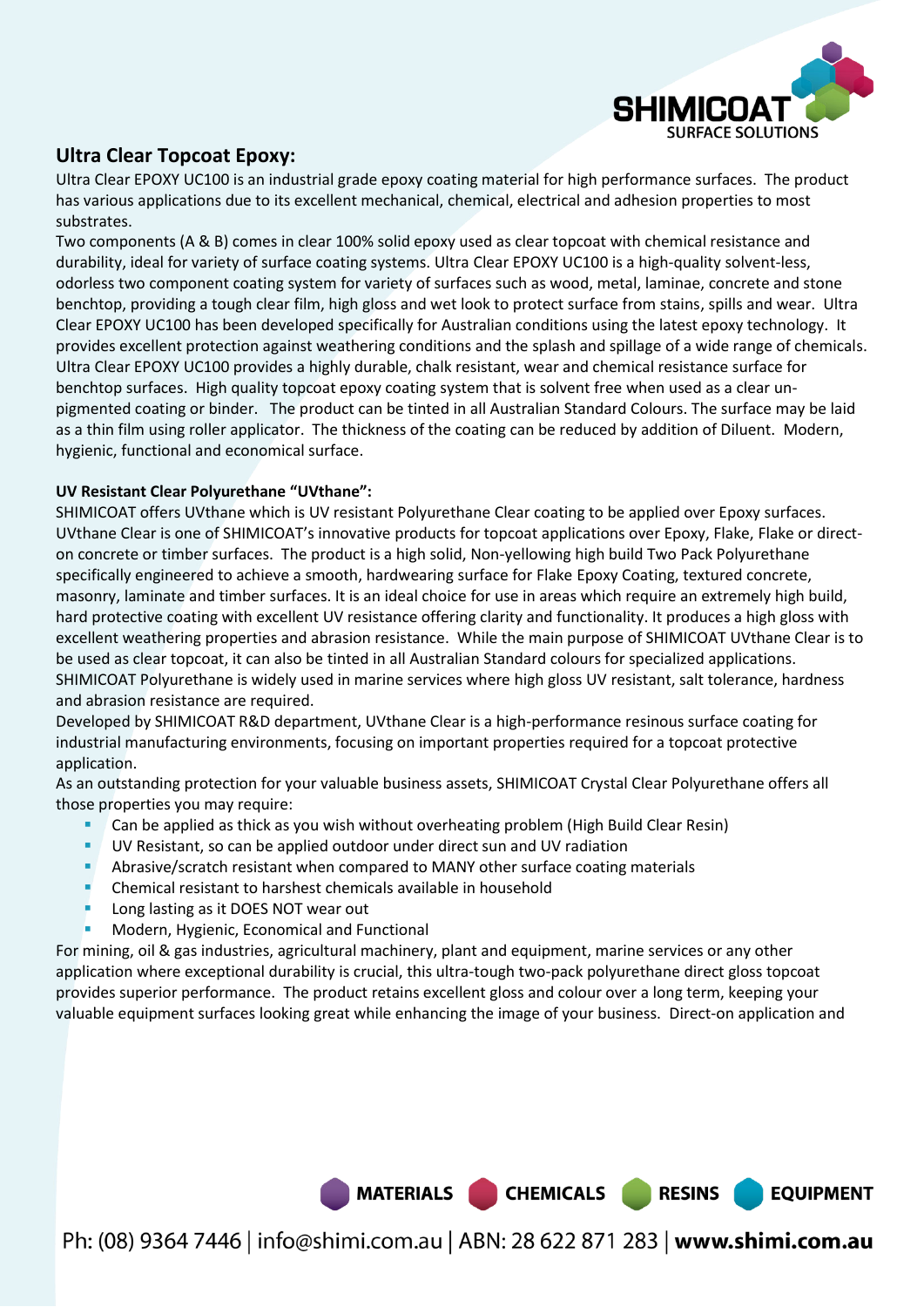

**EQUIPMENT** 

Ideal for most surfaces:

- **Grey Concrete**
- **Exposed Aggregate**
- Limestone
- Decorative Concrete
- **Epoxy Flake Coating**
- **Tiles and all Pavers**

Creating a smooth impervious surface.

# Features

- Decorative & modern
- Seamless and hygienic
- Functional & easy to clean
- Moisture barrier
- Unlimited colors and blends
- Customizable
- Timber Surfaces
- Metal Surfaces
- Laminate
- Polished Concrete
- Tools and Appliances
- Indoor and Outdoor
- **Flat surface / thin profile**
- Fire resistant
- Resistant to uv degradation
- Economical
- Increased asset value
- Environmentally benign

When dry, Shimicoat Epoxy creates a seamless membrane, easy to maintain, easy to clean, SlipRes, moisture barrier, highly resistant to abrasion, impacts and chemicals.

# Specifications

Physical & Chemical properties of Tinted Epoxy Premium 105TP.

| Pot Life @25°C                        | 45min                                                |
|---------------------------------------|------------------------------------------------------|
| <b>Colour of Blend</b>                | Available in All Australian Standard AS 2700 Colours |
| <b>Specific Gravity (SG) of Blend</b> | 1.4 or less Due to presence of SlipRes Materials     |
| Low Profile Coverage (Kg/sqm)         | Roller Application (200micron) - 0.2Lt per sqm       |
| <b>Maximum Temperature Surface</b>    | 140                                                  |
| Exposure (°C)                         |                                                      |
| <b>Initial Cure Time (Hours)</b>      | 24Hours                                              |
| <b>Ultimate Cure Time (Days)</b>      | 7 Days                                               |

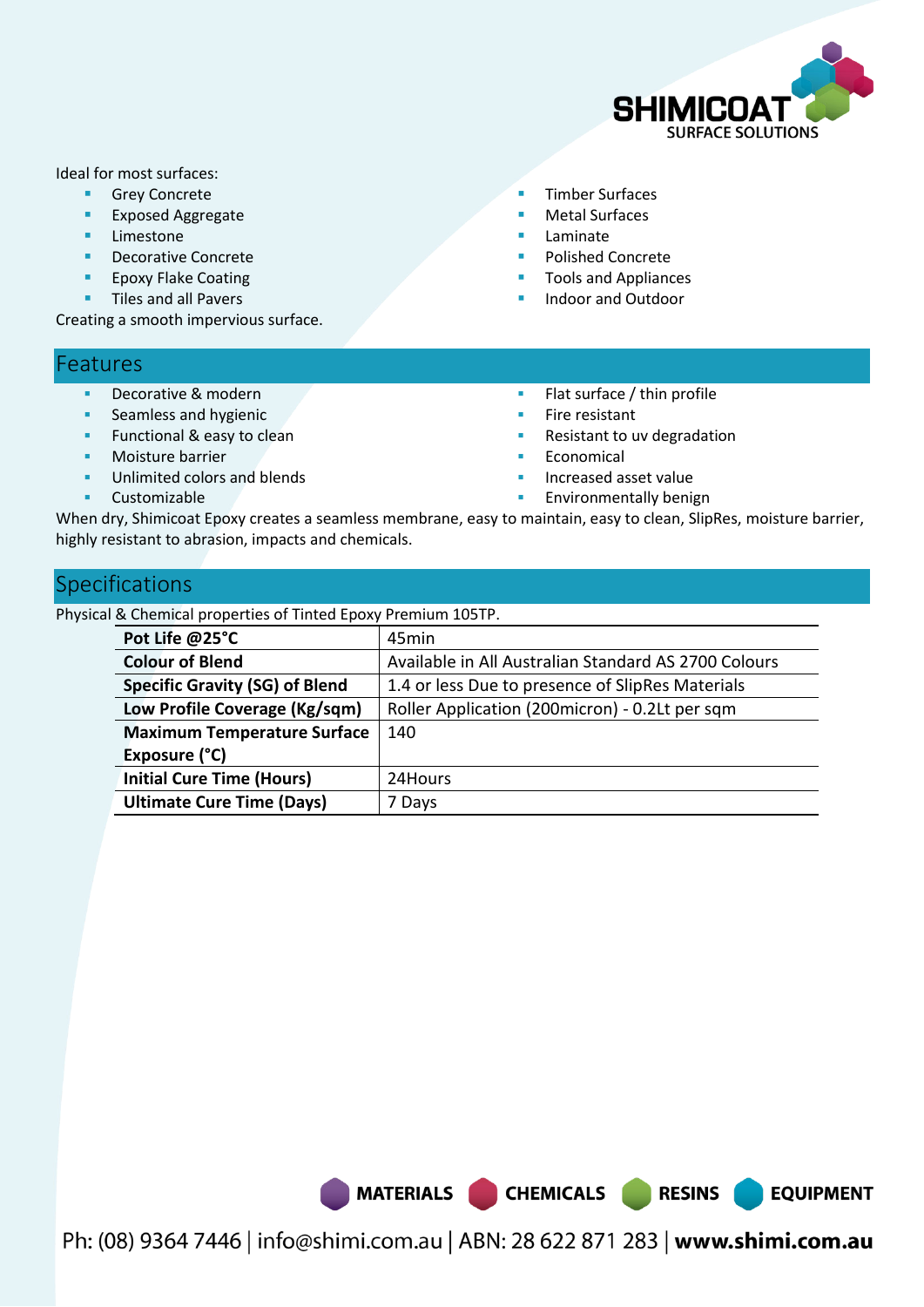

| Media                                                               | Reagent                   |                                          | Rating           |  |
|---------------------------------------------------------------------|---------------------------|------------------------------------------|------------------|--|
|                                                                     | Hydrochloric Acid         |                                          | B                |  |
|                                                                     | Sulphuric Acid            |                                          | $\mathcal{C}$    |  |
| Acids                                                               | Acetic Acid               |                                          | B                |  |
|                                                                     | Nitric Acid (10% max)     |                                          | $\overline{C}$   |  |
|                                                                     |                           | Phosphoric Acid (25% max)                | B                |  |
|                                                                     | Sodium Hydroxide          |                                          | B                |  |
|                                                                     | Ammonium Hydroxide        |                                          | А                |  |
| Alkalis                                                             | Potassium Hydroxide       |                                          | B                |  |
|                                                                     |                           | Sodium Hypochlorite (Bleach)             | $\mathbf{A}$     |  |
|                                                                     | Xylene                    |                                          | А                |  |
|                                                                     | Methyl Ethyl Ketone (MEK) |                                          | $\overline{C}$   |  |
|                                                                     | Diesel                    |                                          | $\mathbf{A}$     |  |
| Solvents                                                            | Ethanol                   |                                          | $\boldsymbol{A}$ |  |
|                                                                     | Acetone                   |                                          | $\boldsymbol{B}$ |  |
|                                                                     | Kerosene                  |                                          | A                |  |
|                                                                     | Petrol                    |                                          | А                |  |
|                                                                     | Wine & Beer               |                                          | $\boldsymbol{A}$ |  |
| <b>Code</b>                                                         | <b>Resistance</b>         | <b>Description</b>                       |                  |  |
| A                                                                   | Excellent                 | Suitable for Long term immersion         |                  |  |
| B                                                                   | Good                      | Suitable for Short-term immersion (Max 3 |                  |  |
|                                                                     |                           | days)                                    |                  |  |
| C                                                                   | Caution                   | Very short contact time is OK, spill and |                  |  |
|                                                                     |                           | splash                                   |                  |  |
| D                                                                   | Danger                    | Not Recommended                          |                  |  |
| Indicative reference only. Tested in laboratory conditions at 25°C. |                           |                                          |                  |  |

Specific resistance properties of Tinted Epoxy Premium 105TP, in harsh chemicals.

#### Resistance properties of Tinted Epoxy Premium 105TP:

| <b>Heat Resistant</b>   | $140^{\circ}$ C                                                                                     | <b>Alkalis</b>            | <b>Resist Short term</b><br>immersion in all<br>alkalis.                              |
|-------------------------|-----------------------------------------------------------------------------------------------------|---------------------------|---------------------------------------------------------------------------------------|
| <b>Weather Proofing</b> | All Epoxy Coatings<br>may yellow with<br>time. Weatherproof<br>top coat may be used<br>if required. | <b>Salts &amp; Brines</b> | Resist continuous or<br>long-term immersion<br>in all Salts & Brine<br>systems.       |
| <b>Solvents</b>         | Resistant to most<br>hydrocarbon solvents<br>and alcohols.                                          | Water                     | Excellent resist to<br>continuous or long<br>term immersion in<br>fresh & Salt Water. |
| <b>Acids</b>            | Resist splash and<br>spills in all acids.                                                           | <b>Abrasion</b>           | Excellent when fully<br>cured (7 Days)                                                |

MATERIALS CHEMICALS RESINS

**EQUIPMENT**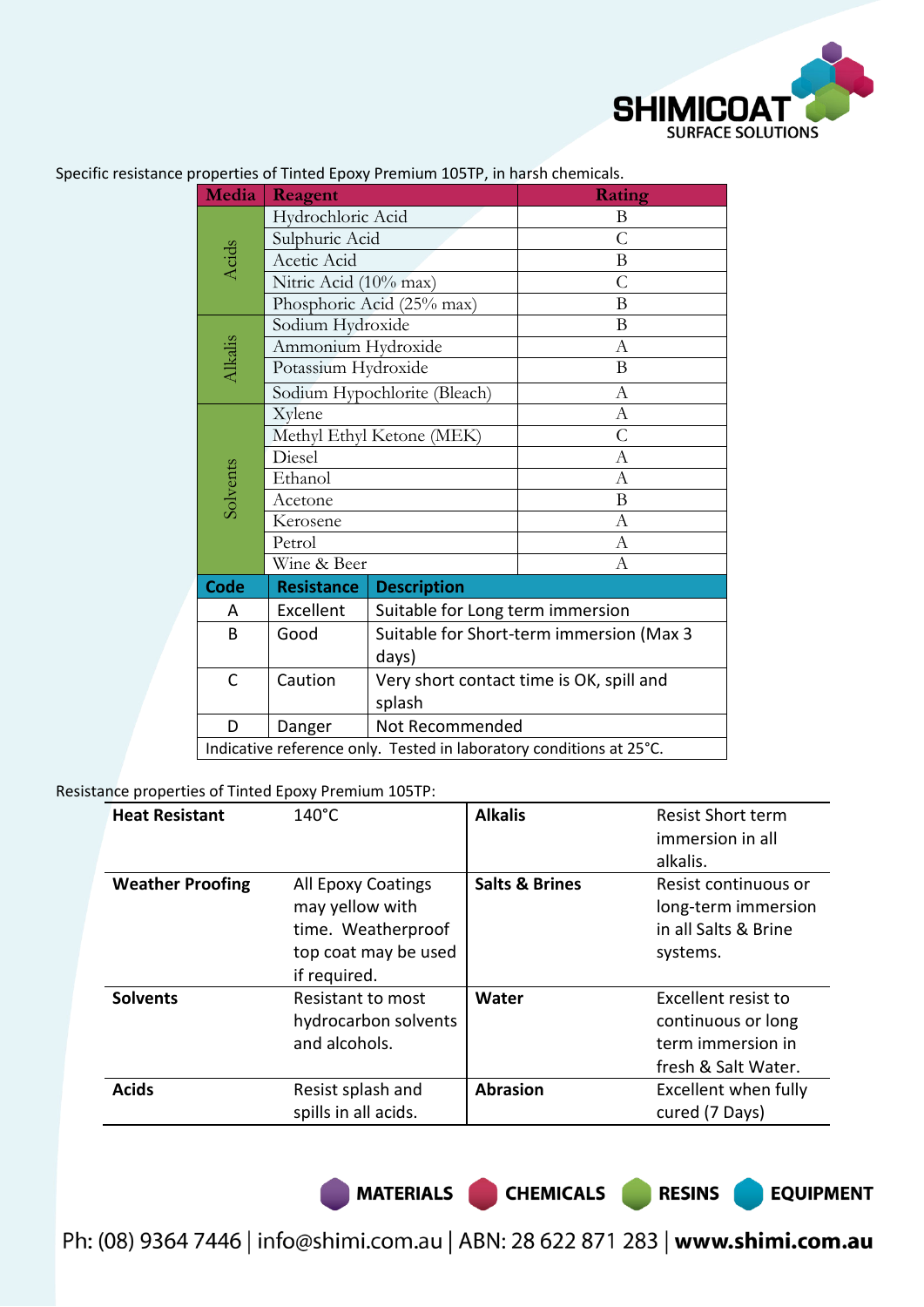

## Direction

Easy Four Step application:

- 1. Surface Preparation
- 2. Basecoat Application
- 3. Full or Partial Flake Broadcast
- 4. Ultra-Clear, High Impact, UV Resistant Topcoat

Shimicoat offers easy step by step training for DIY Epoxy Coating Installation. Traditionally Flake systems are known for their application in garages and school amenities however in recent years Shimicoat offering

contemporary colour range in Flake to suite many surfaces in both indoors and outdoors.

- 1. Durability,
- 2. Easy cleaning feature, Easy Mop, Easy Wipe.
- 3. Enhanced Mechanical and chemical resistant properties,
- 4. Fire resistant properties,

## Coverage

This kit contains enough Flakes (4.5Kg) for a rich Partial Broadcast.

# Coverage

Full Broadcast/Bodied: | A box of 5Kg/10sqm approximately

Partial Broadcast/Sparse:  $\vert$  A box of 0.5Kg for a standard 5sqm Countertop - approximately

*Quantities are best approximate as guide.* 

#### **Flake Consumption:**

SHIMICOAT recommends full broadcast Flake "to point of rejection", which is calculated to be 0.5Kg/sqm. Full broadcast results in some usable excess recovery.

#### **Mixing:**

Mix thoroughly for a minimum 3 minutes manual or with mechanical mixer at low speed (750rmp Max).

## Helpful Hints

- Ensure surface to be coated is dry, moisture can cause blooming and delamination.
- Pot life is approximately 45 minutes, work within 30min to ensure easy flow application.
- Use steady long strokes and avoid overworking the roller or pushing your roller too quickly as this may trap air bubbles in the coating.
- Do not apply if the rain is expected within 24 hours of application.
- New concrete should be allowed to cure fully (at least 28days) before application.
- Keep the pail sealed when not in use. Avoid application on hot surfaces.

Ph: (08) 9364 7446 | info@shimi.com.au | ABN: 28 622 871 283 | www.shimi.com.au

MATERIALS CHEMICALS RESINS

**EQUIPMENT**